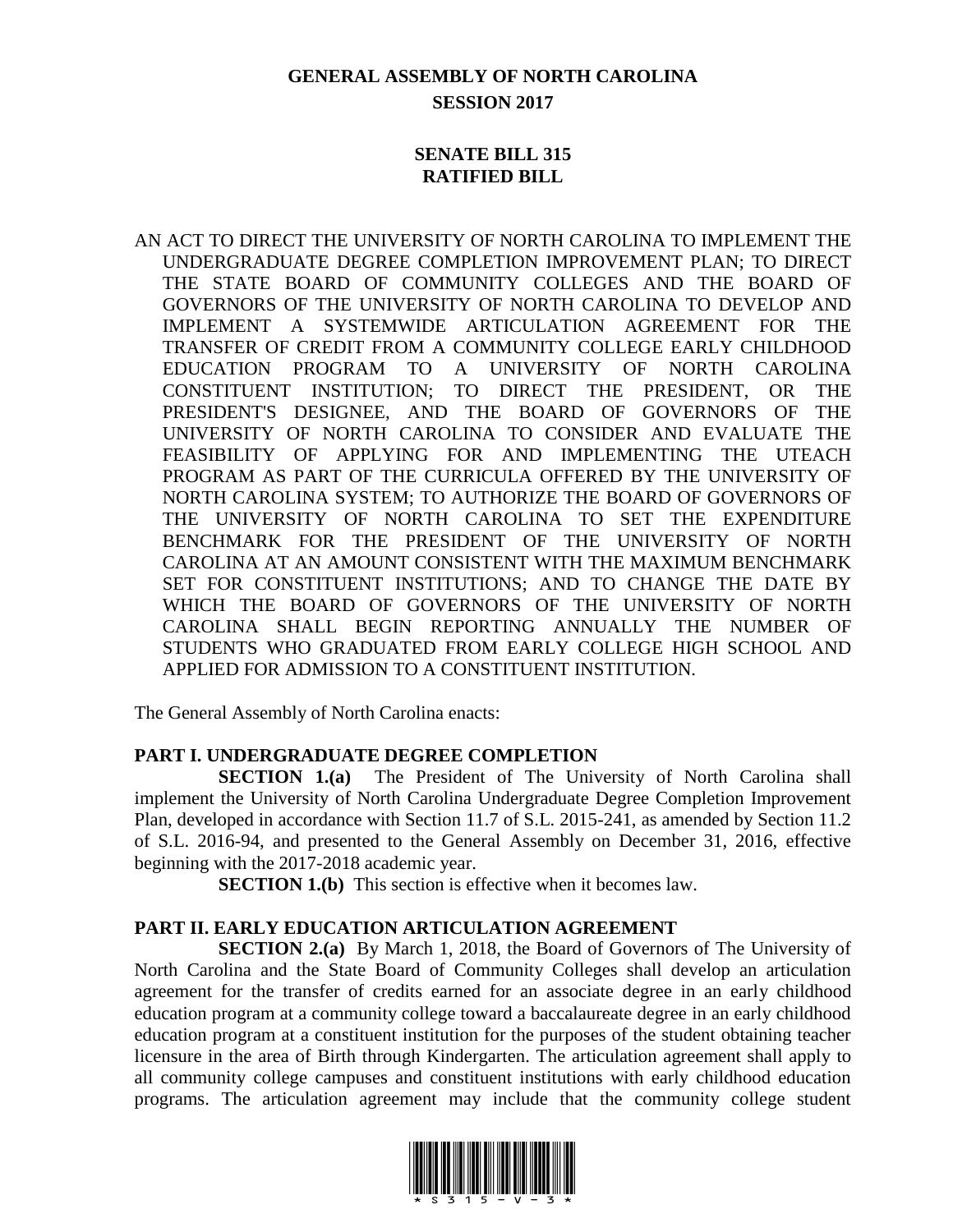transferring credit and enrolling in the constituent institution has a minimum grade point average and a minimum Praxis I score.

**SECTION 2.(b)** By April 15, 2018, the Board of Governors of The University of North Carolina and the State Board of Community Colleges shall report to the Joint Legislative Education Oversight Committee on the development of the articulation agreement and the plan for implementation of the articulation agreement at all community college campuses and constituent institutions with early childhood education programs. The systemwide articulation agreement for early childhood education programs entered into between The University of North Carolina and the Community College System shall apply beginning with the 2018-2019 academic year.

**SECTION 2.(c)** This section is effective when it becomes law.

## **PART III. UNC/UTEACH PROGRAM**

**SECTION 3.(a)** The President, or the President's designee, and the Board of Governors of The University of North Carolina shall jointly consider and evaluate the feasibility of applying for and implementing the UTEACH program as part of the curricula offered by the University of North Carolina System.

UTEACH is a model program originally developed by the University of Texas at Austin. It is designed as a secondary STEM (science, technology, engineering, and mathematics) teacher preparation program with the goal of attracting high-caliber students, experienced and successful master teachers, and tenure-track faculty who are interested in STEM education. The UTEACH program is a course of study that combines the requirements for rigorous STEM degrees and for secondary teaching certification without adding time or cost to four-year degrees.

**SECTION 3.(b)** In their evaluation of the UTEACH program, the President, or the President's designee, and the Board of Governors may consider the following:

- (1) How the UTEACH program would match up with the curricula currently offered through the University of North Carolina System and what adjustments, if any, would be required for implementation of the UTEACH program.
- (2) Which constituent institutions and which departments and programs at those institutions would participate and collaborate in the UTEACH program if it was implemented.
- (3) The application process and time frame required to develop a UTEACH program tailored to fit within the curricula of the University of North Carolina System.
- (4) The cost of implementing and maintaining a UTEACH program and the alternatives for financing the program.
- (5) Any statutory amendments or other legislative action that would be needed for the implementation of a UTEACH program.
- (6) Any other issues the President, or the President's designee, and the Board of Governors deem relevant in their evaluation of the UTEACH program.

**SECTION 3.(c)** The President, or the President's designee, and the Board of Governors of The University of North Carolina shall report to the Joint Legislative Education Oversight Committee by April 1, 2018, their findings and recommendations regarding the feasibility of applying for and implementing the UTEACH program as part of the curricula offered through the University of North Carolina System.

**SECTION 3.(d)** This section is effective when it becomes law.

## **PART IV. UNC EXPENDITURE BENCHMARKS**

**SECTION 4.(a)** G.S. 116-31.10 reads as rewritten: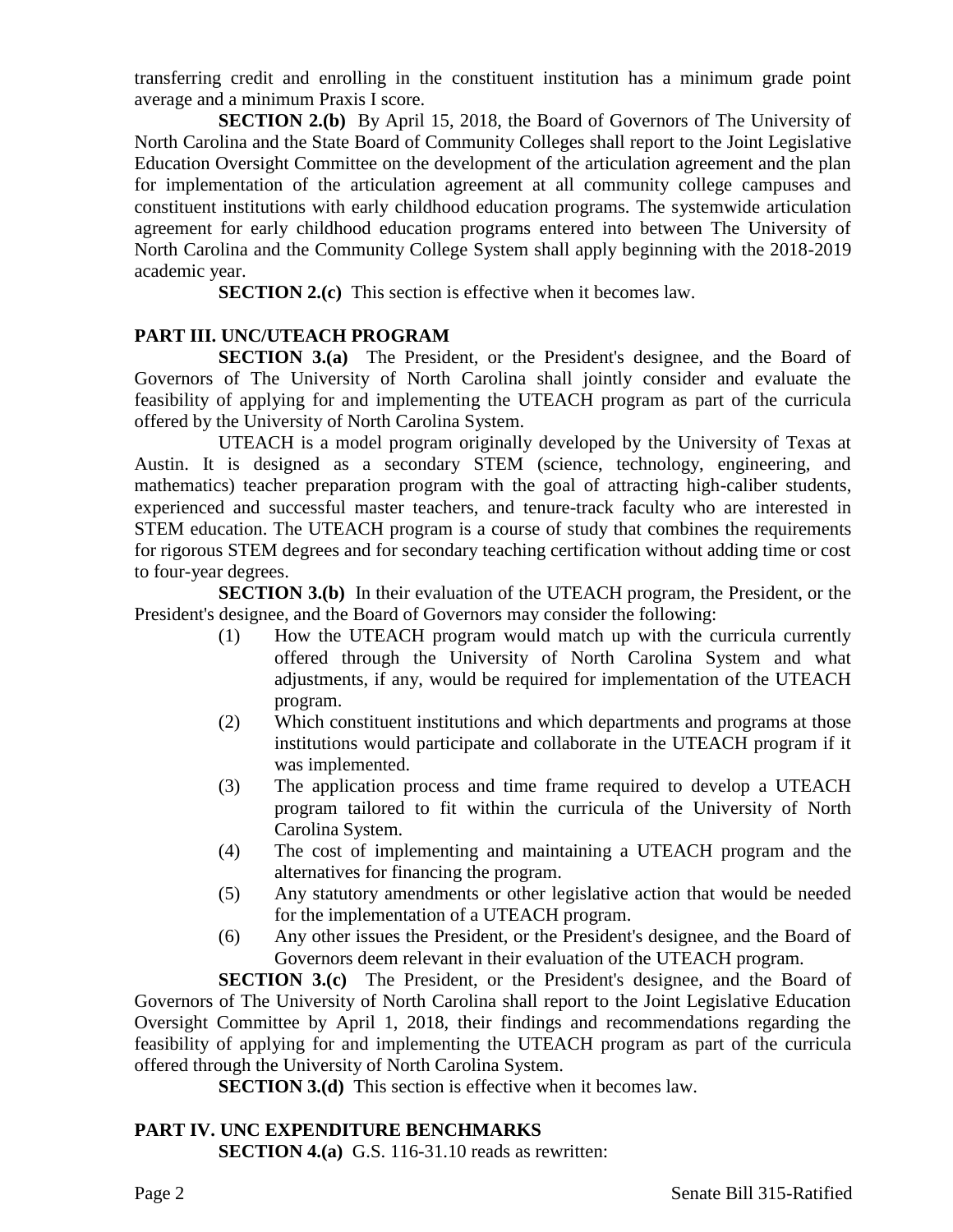### "**§ 116-31.10. Powers of Board regarding certain purchasing contracts.**

(a) Notwithstanding G.S. 143-53.1 or G.S. 143-53(a)(2), the expenditure benchmark for the President of The University of North Carolina or a special responsibility constituent institution with regard to competitive bid procedures and the bid value benchmark shall be an amount not greater than five hundred thousand dollars (\$500,000). The Board shall set the benchmark for the President and each institution from time to time. In setting an institution's the benchmark for the President or an institution in accordance with this section, the Board shall consider the institution's overall capabilities including staff resources, purchasing compliance reviews, and audit reports.reports of the President's administrative staff or the institution. The Board shall also consult with the Director of the Division of Purchase and Contract and the Director of the Budget prior to setting the benchmark.

(b) Each If the President or a constituent institution with has an expenditure benchmark greater than two hundred fifty thousand dollars (\$250,000) two hundred fifty thousand dollars (\$250,000), the President or constituent institution shall comply with this subsection for any purchase greater than the President's or institution's benchmark set by the Board but not greater than five hundred thousand dollars (\$500,000). This The President or institution shall submit to the Division of Purchase and Contract for that Division's approval or other action deemed necessary by the Division a copy of all offers received and the President's or institution's recommendation of award or other action. Notice of the Division's decision shall be sent to that the President or the institution. The President or institution shall then proceed with the award of contract or other action recommended by the Division."

**SECTION 4.(b)** G.S. 143-53.1 reads as rewritten:

### "**§ 143-53.1. Setting of benchmarks; increase by Secretary.**

(a) On and after July 1, 2014, the procedures prescribed by G.S. 143-52 with respect to competitive bids and the bid value benchmark authorized by G.S.  $143-53(a)(2)$  with respect to rule making by the Secretary of Administration for competitive bidding shall promote compliance with the principles of procurement efficiency, transparency, and fair competition to obtain the State's business. For the President of The University of North Carolina or a special responsibility constituent institution of The University of North Carolina, the benchmark prescribed in this section is as provided in G.S. 116-31.10. For community colleges, the benchmark prescribed in this section is as provided in G.S. 115D-58.14.

#### …"

**SECTION 4.(c)** This section is effective when it becomes law.

### **PART V. REPORTING DATE CHANGE**

### **SECTION 5.(a)** Section 11.16 of S.L. 2015-241 reads as rewritten: "**EARLY COLLEGE GRADUATES/UNC ADMISSION POLICY**

… "**SECTION 11.16.(b)** Beginning March 1, 2017, September 30, 2017, the Board of Governors shall report annually to the Joint Legislative Education Oversight Committee regarding the number of students who graduated from a cooperative innovative high school program with an associate degree and which option was chosen by those students when applying for admission to a constituent institution.

#### …."

**SECTION 5.(b)** This section is effective when it becomes law.

### **PART VI. EFFECTIVE DATE**